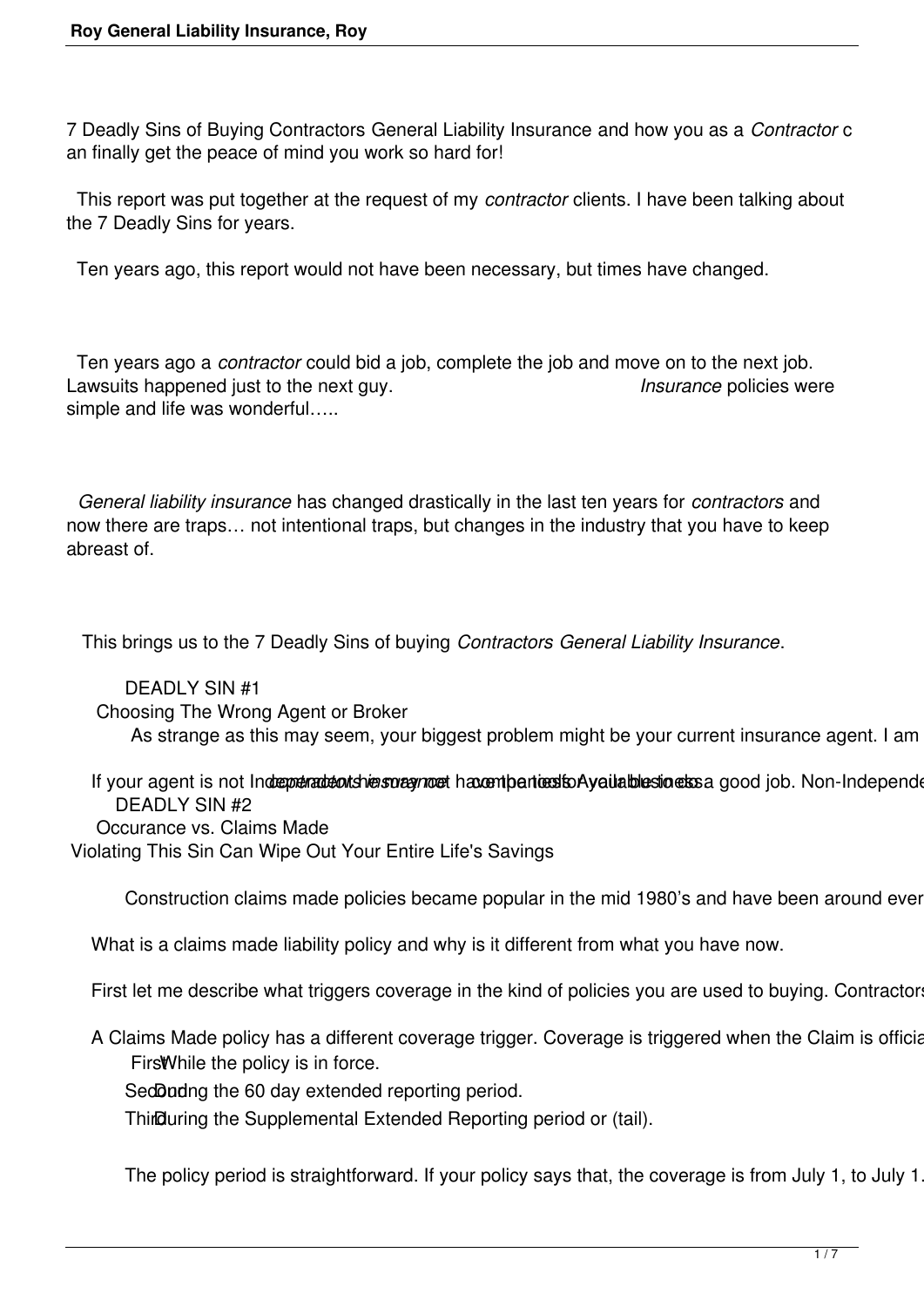The 60 day extended reporting period is the first 60 days after the policy has expired. An example wo The Supplemental Extended reporting period is an endorsement that you, the contractor, can purchas Claims Made Policies and how the Policy Protects You!

1) You the contractor, are building a home, with the home 60% complete one of your employees knocks

- 2) You the contractor are building a home; a neighborhood kid sneaks onto the property at night and get
- 3) You the contractor have a claims made policy for 5 years. During this period of time, you built five hor
- 4) You the contractor decide to retire and you do not buy the extended coverage. If a claim is brought w

If a claim is reported after the 60 day, automatic reporting period is up and you did not purchase the e Another term that is used is the "Retro Date" The retro date is most often the day the contractors police How Insurance Companies Rate Claims Made Policies Forms.

When a contractors insurance company begins to offer Claims made coverage, they know that in the If you want to leave that insurance company and go to another insurance company you will have to po I generally recommend to my contractor clients that you purchase the traditional occurrence form poli-

## DEADLY SIN #3 Insurance Company Rating

Insurance Companies are given a grade; just think about the grades you received in high school or college. A,B,C,D,F. Insurance Companies are given a grade; just think about the grades you received in high school A contractors insurance company with less than a "B" rating can be a potential problem for two reasor If you do not know your Company Rating feel free to call my office at any time, we will be glad to look Risk Retention Groups:

In the last 5 years several groups have set up a quasi insurance company called risk retention groups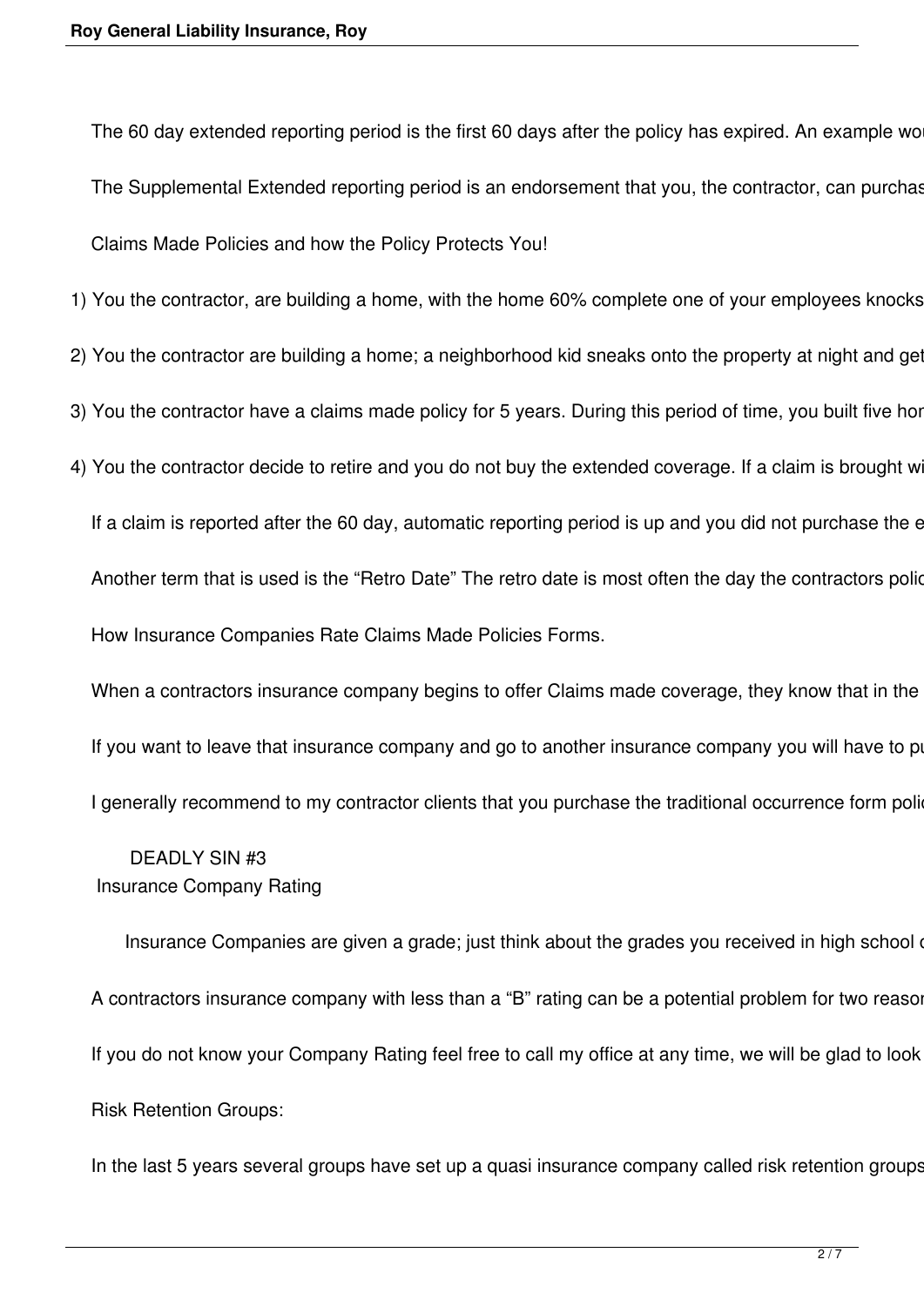#### DEADLY SIN #4 **Exclusions**

First off let's get one thing clear... All policies have exclusions. You hear terms like all risk, special form, comprehensive, full contain the are not mean there are no exclusions. There are no exclusions. There are no e In a contractors general liability policy all the exclusions are listed on the (Dec) front page of the policy In order to make sure you understand the exclusions, look at the form numbers on the front page and If you see a form number on the front of the policy but you cannot find that form in the contractors insection The exclusions are critical, when you get a proposal for contractors insurance the first thing you shou For instance, if you are a concrete contractor and you do house pads, if you have exclusion for found Look over this list and see what exclusion would apply to your operation.

DESIGNATED WORK Claims arising from any classification or class code not listed on the dec INDEPENDENT CONTRACCER Sarising out of: The acts or omissions of independent contractors wh ASBESTOS No Coverage for exposures to asbestos, asbestos fiber, or any material co PROFESSIONAL LIABILICM arising out of the rendering of or failure to render any professional state. Professional services include: The preparing, approving, or failing to prepare or approve. Maps, shop Construction Management Gerriors fessional Liability

CONTRACTORS WARRANEY means that if you hire sub contractors, you must get a certificate of in FORMALDEHYDE Claims arising directly or indirectly out of formaldehyde whether or not the X, C, U Explosion, collapses, and underground. Not a good exclusion for Grading,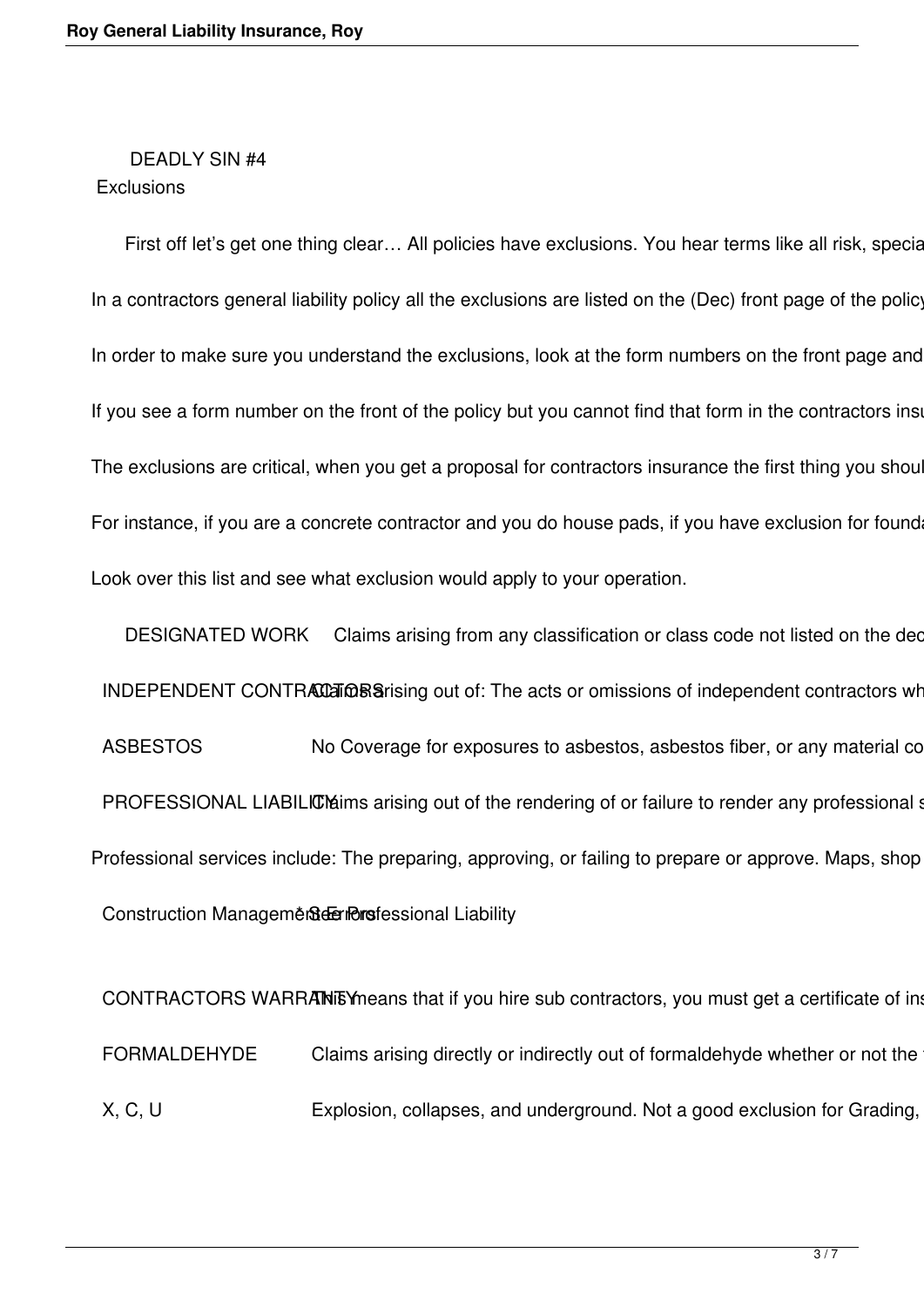## CLAIMS IN PROGRESS

\* See Prior Claims

KNOWN LOSSES \* See Prior Claims

ROOFING Some roofing exclusions are plain and simple. NO ROOFING. Some are n

DEMOLITION

Plain and Simple, No demolition.

YEAR 2000

Computer failure to recognize the year 2000.

SUBSIDENCE Insurance does not apply to any liability arising out of Landslide, Mud Flow

LEAD Claims arising out of the actual or alleged presence or actual, alleged or th

EARTH MOVEMENT

\* See subsidence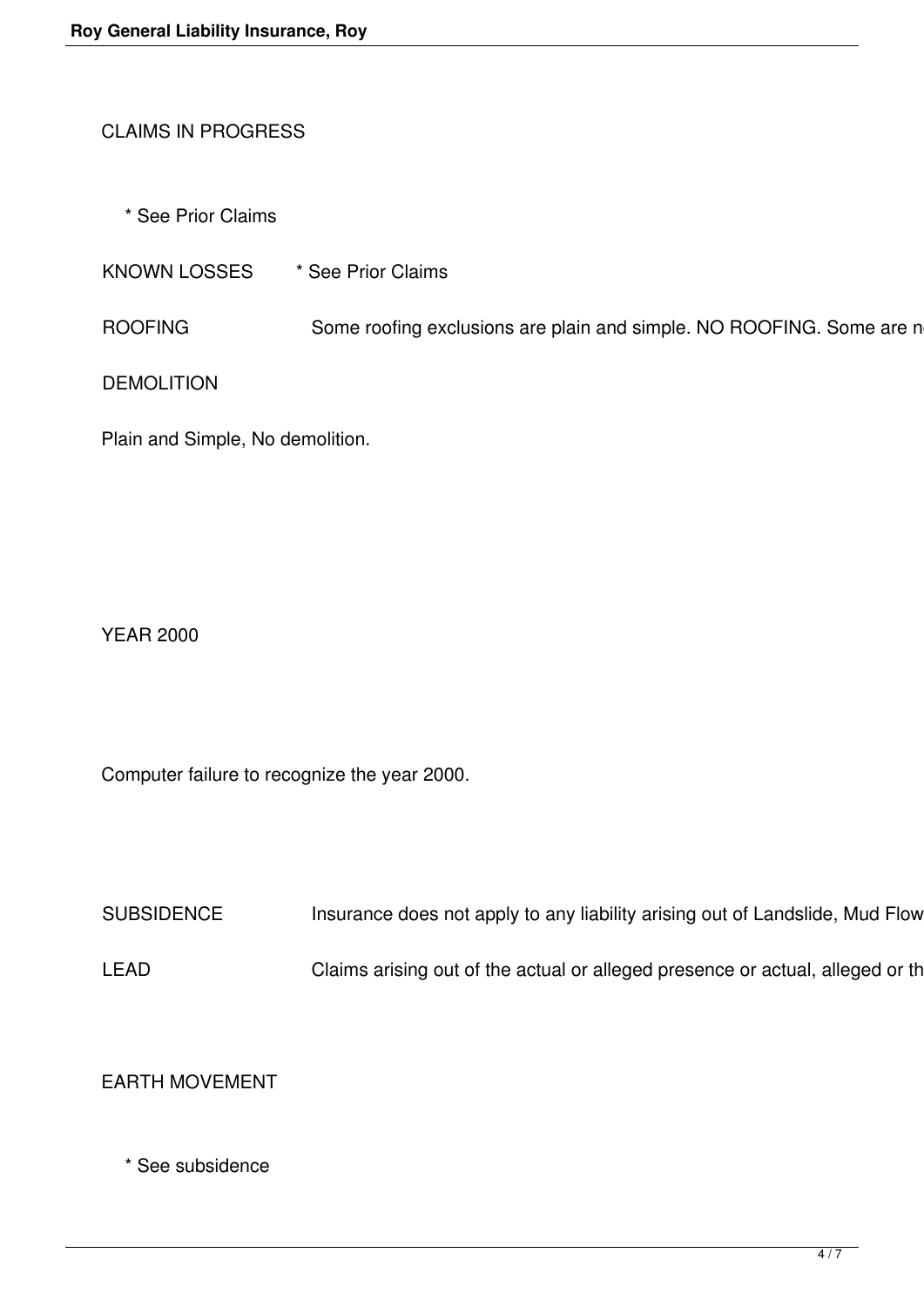NUCLEAR

\* Self Explanatory

# MULTI UNIT RESIDENTIAL

Any work in connection with the pre-construction, construction, post-construction, reconstruction

CONDOS No condos

TOWNHOUSES No townhouses

APARTMENTS No apartments

#### EMPLOYMENT RELATED PRACTICES

Refusal to employ, wrongful termination, Coercion, demotion, evaluation, reassignment, discipli

PRIOR CLAIMS Claims that are in progress prior to the commencement of this policy.

PESTICIDE, HERBICIDENNING FUNICIDE EXCLUSION Not accept contractor.

Prior ACTS This is a very severe exclusion. This says that any work you did prior to the

Exterior insulation and

finish system Exterior insulation and Finish system means the design, manufacture, constr

Pool Pop Up The elevation of swimming pool due to high water table.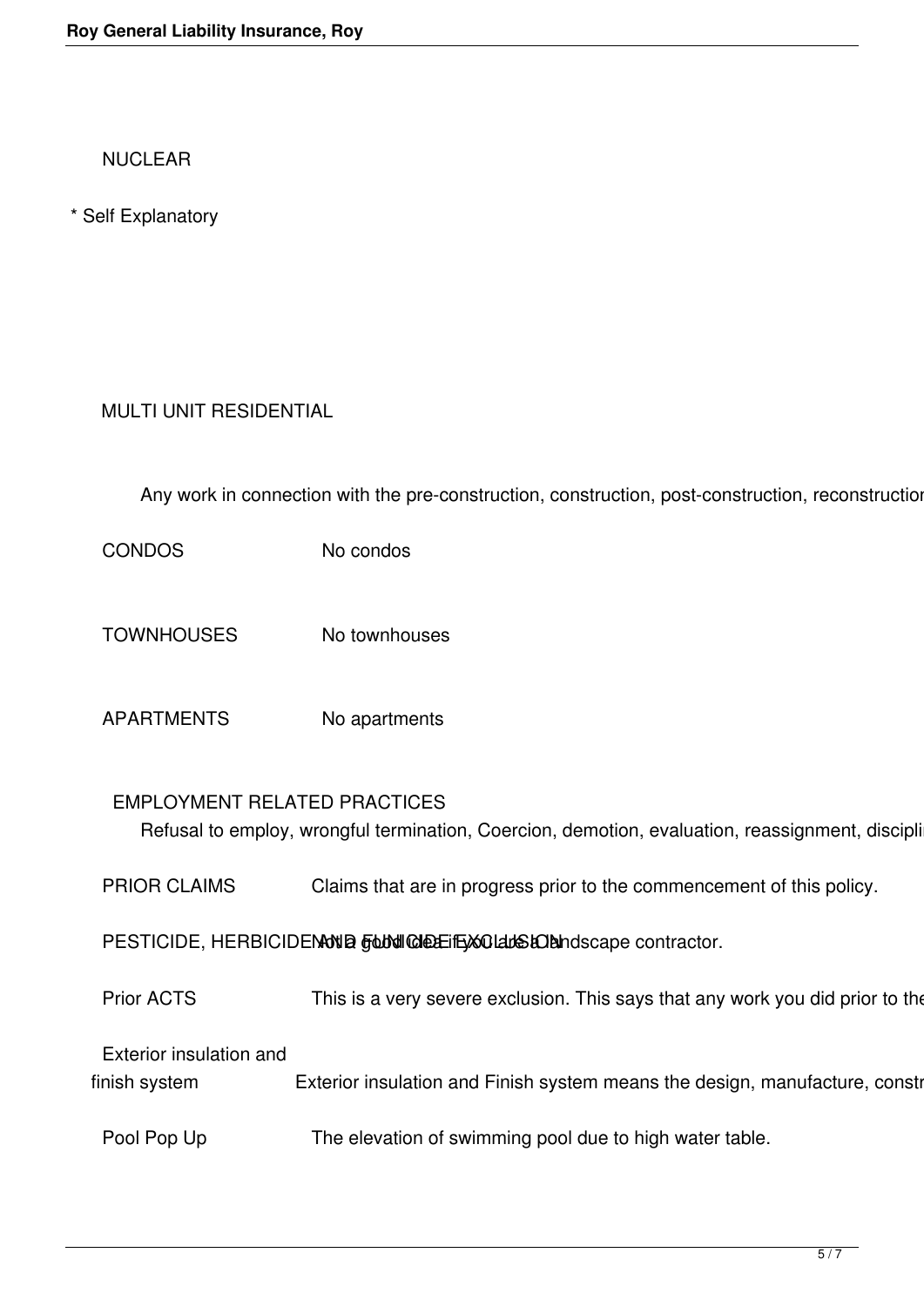FOUNDATION WORK Claims arising our of foundation work, including but not limited to the design DEADLY SIN #5 ??? Title Needed ???

Certificates of contractors insurance what do they do and why do you need to provide them to ge

1) Make sure the effective date of the contractors insurance policy is current. You would be surprised ho

2) Check the contractors insurance company name, listen a lot of companies no longer insure contrac

Contractors Additional Insured's: Many Certificates of Insurance show additional contract wording or e

- Additional Insured Endorsement (CG2018 11/85) when is an additional insured endorsemen
	-

Primary Endorsements - along with the above A

Waiver of Subrogation – Another endorsement th

 DEADLY SIN #6 **Subcontractors** This is potentially a killer

I have seen dozens of construction companies go out of business on this subject alone within the When you hire a subcoetracabilitiquid winds uf angend he must barry the senered ratits at iliability bility as What happens if your serior at this bibity does rand earlier problem arises when your general liability compa I can hear you now...It is unatrized configurative, that this winy the know drove it over tast. Let's look at the insurance But the costs to you do not stop at the price of your contractors insurance. The state of California may Now you know why I call it the Best friend or the someone you were Trying to help out killer. You feel

 DEADLY SIN #7 Admitted vs. Non-Admitted Companies